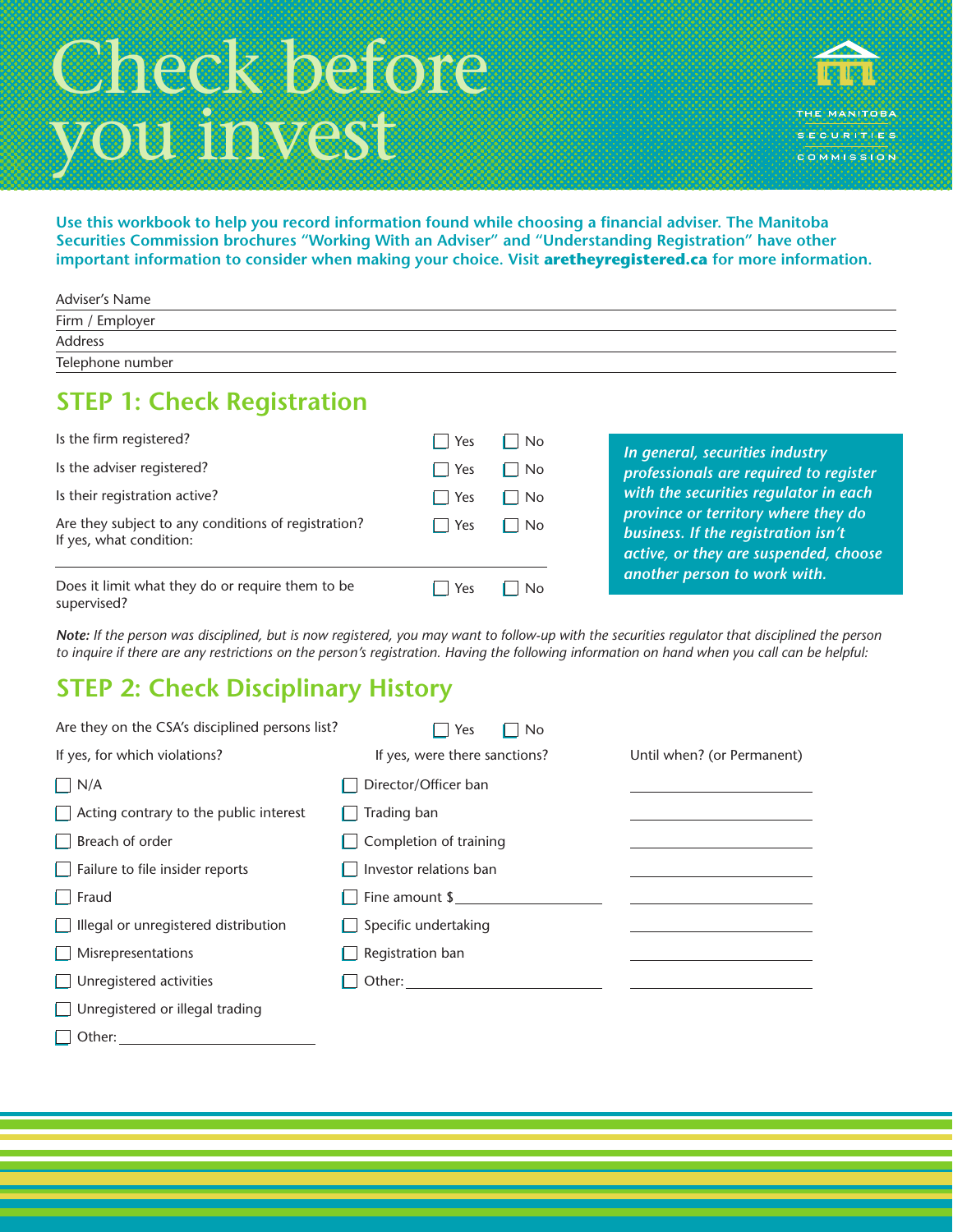| Are they on the IIROC List of Enforcement Actions?<br>("Search Disciplinary Cases" at iiroc.ca)                                  | Yes                                | $\mathsf{I}$ $\mathsf{No}$ |
|----------------------------------------------------------------------------------------------------------------------------------|------------------------------------|----------------------------|
| Have they been disciplined by the MFDA?<br>("Check an Adviser" at mfda.ca)                                                       | $\parallel$   Yes $\parallel$   No |                            |
| Have they been disciplined by the Chambre de la sécurité financière?<br>("Ethics and Discipline" at chambresf.com – Québec only) | $\parallel$ $\parallel$ Yes        | $\mathsf{I}$ No            |
| Has the Manitoba Securities Commission added them to a caution<br>list or watch list on its website?                             | $\sqrt{1 + 1}$ Yes                 | <b>No</b>                  |

*Note: If you discover the person you are dealing with is not registered or is on a caution list, call or e-mail the Manitoba Securities Commission immediately for more information.*

## **STEP 3: Check the News and Search the Internet**

| Are you comfortable with the history of the company?     | $\Box$ Yes $\Box$ No |  |
|----------------------------------------------------------|----------------------|--|
| Would you want to work with this individual and company? | $\Box$ Yes $\Box$ No |  |

## **STEP 4: Check if the Adviser and Firm are Right for You**

#### **Ask these questions about the adviser and their firm**

Are you and your firm registered with the Manitoba Securities Commission?

What is your education and professional experience?

What types of investments are you registered to sell?

How long has your firm and branch been in business?

How long have you been with the firm?

If I have a concern with how my investments have been handled, what is the process for addressing that?

What is your firm's dispute policy?